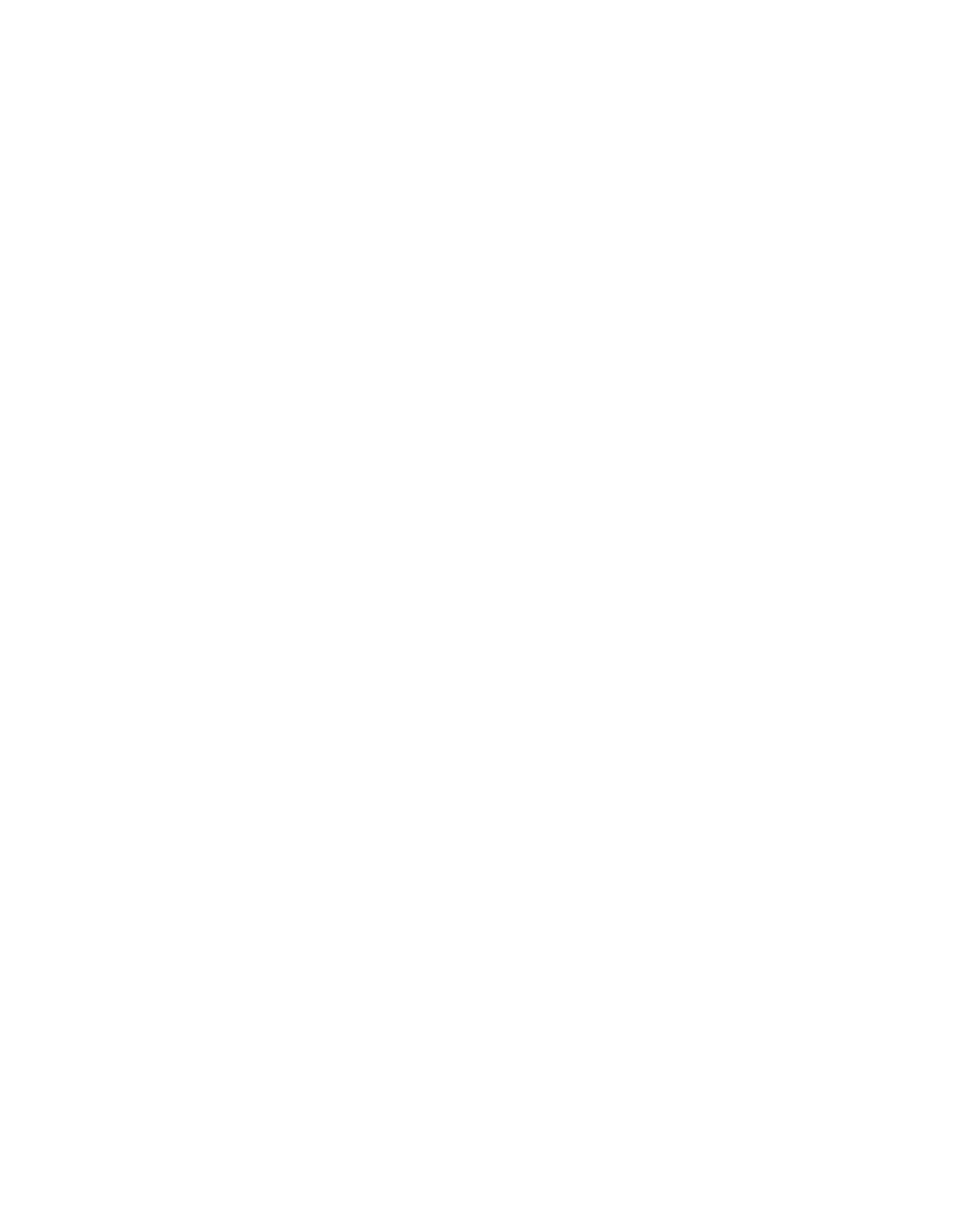## **Statement by the Minister of the Economy, Finance and the Recovery of France Bruno Le Maire, in his capacity as Chairman of the EU Council of Economy and Finance Ministers, to the IMFC Spring Meeting, Washington, DC, 21 April 2022**

1. The Russian Federation's unprovoked and unjustified military aggression against Ukraine grossly violates international law and the principles of the UN Charter which include the right of Ukraine to choose its own destiny. This unjustified and unjustifiable attack is exacting a tragic human cost on the people of Ukraine, and is forcing millions to flee to the EU. Moreover, it is undermining European and global security, stability and prosperity. The EU stands firmly by Ukraine and its people as they face this unparalleled crisis. As regards preserving the rules based international order, while safeguarding financial stability, the EU will continue to work very closely with its international partners to support Ukraine directly and implement far-reaching sanctions on Russia and its accomplice Belarus. The Russian economy and its financing capacity have been hit hard through sanctions related to the financial, energy and transport sectors, export controls and the ban of export financing, and visa policy. The EU has moreover provided an emergency macro-financial assistance operation to Ukraine of EUR 1.2 billion, of which the first 600 million was paid out in March and which, together with other international financial support initiatives have made a substantial difference in addressing Ukraine's increased financing gap. The EIB has also disbursed EUR 668 million of immediate liquidity assistance.

2. The global economy continued to recover throughout 2021, but in an uneven and asynchronous manner, with a number of economies still below pre-pandemic output levels at end 2021, while global inflation rose sharply. Russia's military aggression against Ukraine has further pushed up energy, goods and other commodity prices, which are likely to remain elevated throughout 2022, with scope for considerable volatility. Beyond the direct consequences, the conflict has also affected confidence and significantly increased uncertainty, and is worsening the global outlook, intensify supply bottlenecks and add to underlying inflationary pressures, while other global risk factors such as the emergence of new variants and waves of COVID-19 remain present. Managing the pandemic remains critical for the economic recovery. In the short term, it is key to continue to support the Access to COVID-19 Tools Accelerator (ACT-A) initiative and its COVAX facility, and ensure effective financing to boost global vaccination, therapeutics, diagnostics and genomic surveillance, while strengthening health systems and response. The EU is fully committed to continue exporting and sharing vaccine doses worldwide, mobilising financing to fight COVID-19 in particular in low and middle income countries, and boosting local pharmaceutical production in Africa. In the long term, it is key to continue to strengthen the global health architecture to be better prepared for future pandemics, while ensuring the central coordination role of the WHO. It is critical to support the rules-based multilateral trading system. The new EU trade strategy pursues "open, sustainable and assertive trade", prioritising a major reform of the WTO and a modernisation of its rulebook to make it fit for today's world. The EU looks forward to substantial progress on those priorities at the  $12<sup>th</sup>$  WTO Ministerial Conference which following its postponement at the end of last year will take place in Geneva in the week of 13 June 2022.

3. Fighting climate change is an integral and essential part of our agenda. It is a global challenge that requires an effective and coordinated response within a strong institutional framework. The economic consequences of climate change are being felt, and the cost of inaction is steadily increasing, as is the risk of insufficient action. This affects consumers, workers, businesses, public finances, and financial markets alike. The transition towards a climate-neutral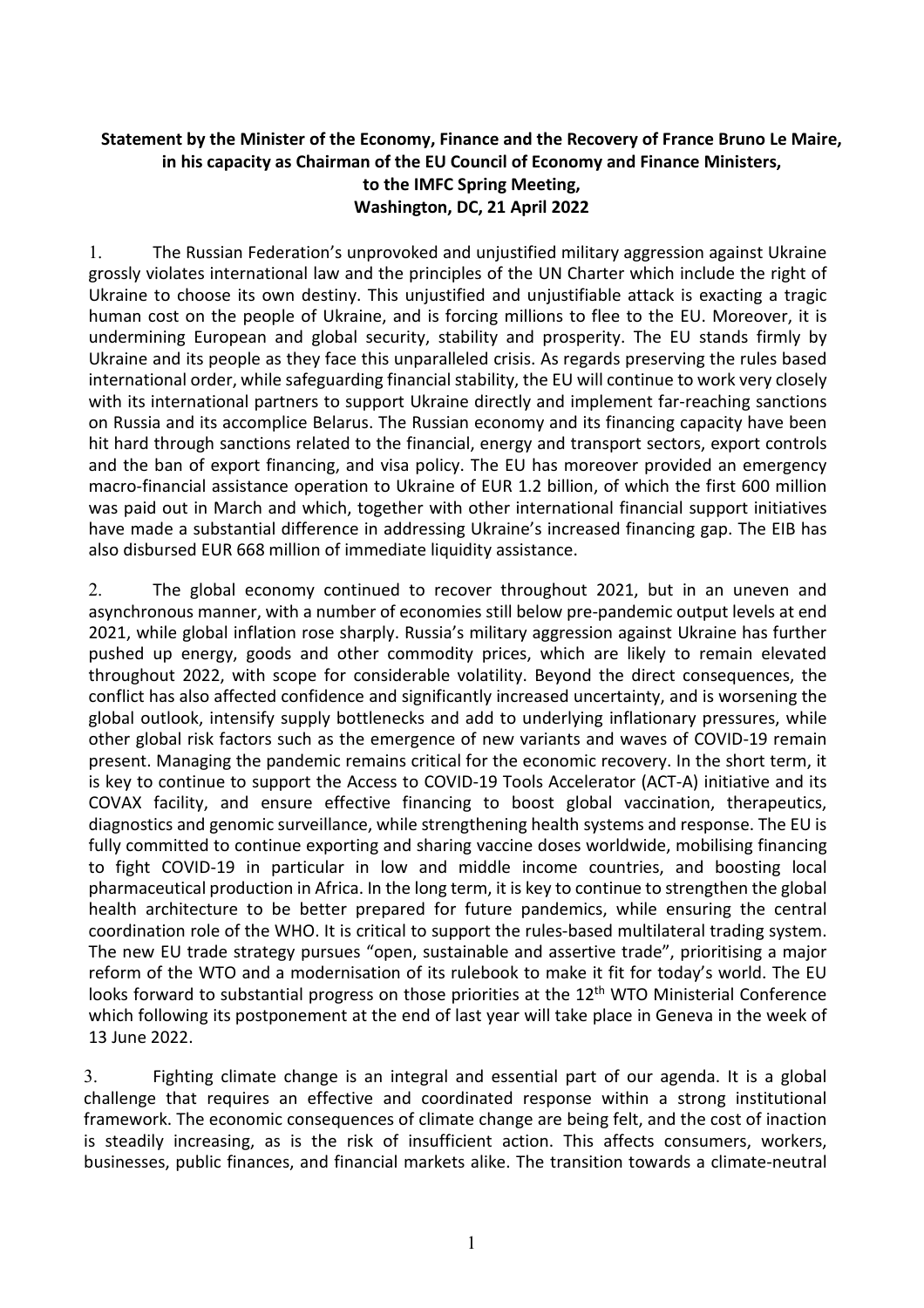and environmentally sustainable economy can be accelerated by economic incentives and fiscal measures. The European Climate Law lays down the EU commitment to climate neutrality by 2050 and to increase its climate target from a 40% to a net 55% greenhouse gas emission reduction by 2030, compared to 1990 levels. The European Commission has on 14 July and in mid-December 2021 put forward the "Fit for 55" package which proposes to reinforce the EU's main climate, energy and transport legislation, including, inter alia, a strengthening of the EU Emission Trading System and its expansion to new sectors, a WTO-compliant Carbon Border Adjustment Mechanism to avoid carbon leakage between the EU and third countries, a revised energy taxation framework as well as more ambitious policy targets for renewable energy and energy efficiency. It will be key to drive forward the discussion on enhancing policy tools to price carbon emissions at the international level, focusing on sharing of best practices and integrating it in an appropriate manner into the broader mix of policies and instruments to decarbonise the economy at the national level. The Commission has also proposed a Social Climate Fund to support EU Member States in mitigating the negative social impacts of the green transition on the sectors affected and the most vulnerable groups. This is complemented by a proposal for a Council recommendation on addressing the social and labour aspects of the just transition. This has been proposed in addition to the Just Transition Fund, adopted in June 2021, which will finance projects to make the green transition fair and inclusive.

4. Policy measures have been well calibrated and fiscal and monetary policies have worked hand-in-hand to facilitate the rapid recovery from the COVID-19 crisis. The fundamentals underpinning the economic recovery in the EU remain strong. We are continuing our strong coordination of fiscal policies to weather the significantly increased risks and uncertainties. The fiscal stance will remain moderately supportive in the euro area in 2022, taking into account national budgets and the funding provided by the Recovery and Resilience Facility. Our fiscal policies have to remain agile and flexible, and we stand ready to adjust our policy stance to the changing circumstances as needed. In particular, we will consider concrete options for dealing with the impact of increased energy prices on our citizens and businesses, especially our vulnerable citizens and SMEs. On the basis of the European Commission Winter Forecast 2022, transitioning to a broadly neutral aggregate fiscal stance next year appears appropriate while standing ready to react to the evolving economic situation. National fiscal policies should take into account the overall investment needs and reflect the new geopolitical situation. Fiscal strategies need to be differentiated across Member States. In the EU, with a view to preserving debt sustainability, as of 2023 Member States with high public debt should start gradual fiscal adjustment to reduce their public debt, if conditions allow. This adjustment should be embedded in a credible medium-term strategy that continues to promote investment and reforms needed for the twin transition and improve the composition of public finances. On the other hand, Member States with low or medium debt should prioritise the expansion of public investment where necessary. All of this would contribute to achieving an appropriate overall policy stance. Therefore, all EU Member States should increase the resilience of their economies and promote and protect high-quality nationally-financed investment to lay foundations for high sustainable growth and to achieve our twin transition goals.

5. The EU has agreed on a comprehensive package for EU Member States covering the years 2021-27. This combines a reinforced Multiannual Financial Framework (MFF) and an extraordinary recovery effort funded through the temporary "Next Generation EU" (NGEU) recovery instrument, together amounting to EUR 2,018 billion (in current prices). The centre piece of NGEU is the Recovery and Resilience Facility (RRF), which has already entered its implementation phase. By early March 2022, the Council had approved the Recovery and Resilience Plans (RRPs) of 22 Member States after positive assessments by the European Commission, and the European Commission disbursed – including first regular disbursements to Spain and France – a total of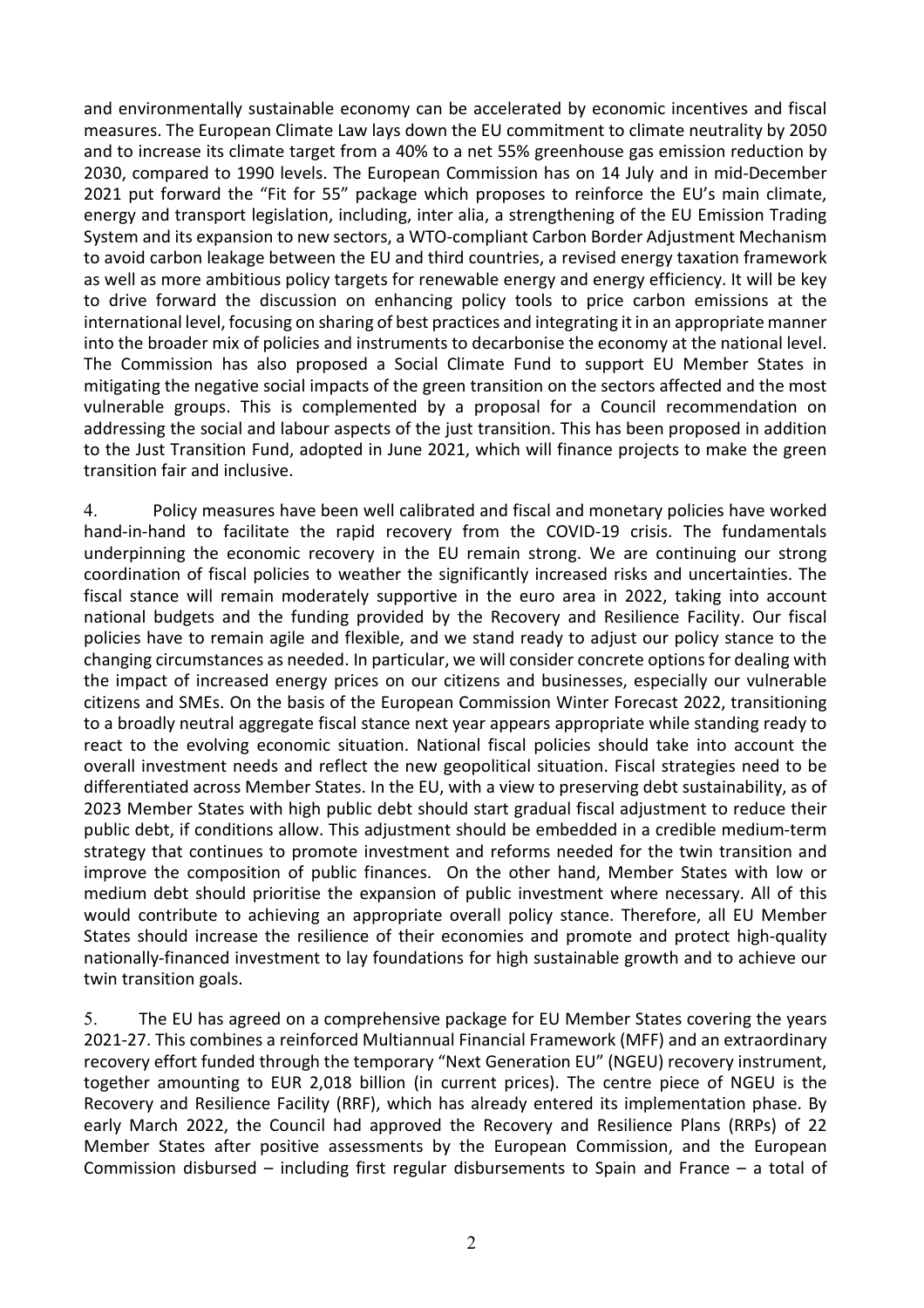EUR 74 billion to support the implementation of the RRPs. A large number of Member States are expected to submit new payment requests in the coming months. With economic uncertainty on the rise again, it should be recalled that a significant portion of RRF lending capacity remains available to assist Member States' efforts to boost their recoveries and their resilience through reforms and investments.

6. The effective implementation of the MFF 2021-2027 and of the NGEU, and in particular the RRF, will ensure that the EU's recovery strategy is aligned with the longer-term climate and environmental sustainability goals, notably through a target of at least 37% of climate expenditure in each national RRP. The 22 plans approved so far have gone even beyond this target and, on average, will spend around 40% on climate-related measures. The European Commission's new Sustainable Finance Strategy published on 6 July 2021 will complement these efforts by supporting the mobilisation of the financial sector to meet the investment needs of the green transition and improve the resilience to climate and environmental risks. In addition, the European instrument for temporary support to mitigate unemployment risks in an emergency (SURE) has allowed for up to EUR 100 billion loans in support of Member States' short-time work schemes and similar measures to protect jobs and workers affected by the economic fallout of the COVID-19 pandemic, out of which almost EUR 90 billion were already disbursed. Furthermore, the Pan-European Guarantee Fund was created as a temporary instrument to address liquidity needs of European companies with a focus on SMEs and implemented by the European Investment Bank Group, with a view to mobilise up to EUR 200 billion of financing.

7. As part of the EU's global response to the COVID-19 pandemic, in 2020 the EU approved EUR 3 billion of Macro-Financial Assistance (MFA) to 10 enlargement and neighbourhood partners to help them cope with the economic fallout. Of this, EUR 2.5 billion have been disbursed by the end of 2021. This assistance came on top of the 'Team Europe' package, the EU's robust and targeted response to support enlargement and neighborhood partner countries' in tackling the pandemic, reaching almost EUR 40 billion. Besides the financial assistance foreseen in context of the COVID-19 pandemic, the implementation of a third regular MFA programme for Jordan was also taken forward, with the release of the second tranche in July 2021. At the end of 2021, the Commission also received two official requests for MFA from Moldova and Ukraine. The Commission's proposal for an additional MFA to Moldova of EUR 150 million was endorsed by the European Parliament and the Council on 25 March, with a view to have a first disbursement by June.

8. By end 2021, the European Fund for Strategic Investments (EFSI) mobilised more than EUR 520 billion in additional investment across the EU. It also more recently contributed to mitigate the impact of the COVID-19 pandemic on the EU's economies. Close to one and a half million start-ups and small businesses are expected to benefit from improved access to finance. More than 60% of the expected mobilised investment comes from private resources. The InvestEU programme will build on the success of the EFSI and bolster investments across the European Union over the 2021- 2027 period through higher risk taking in favour of higher impact and additional investments. It will provide crucial support to small and medium-sized businesses as well as for infrastructure, research and innovation investments as well as for social projects. This will contribute to overcoming the effects of the crisis while supporting the EU's long-term priorities, in particular the green transition, the digital transformation and the competitiveness of the EU economy. The overall investments to be mobilised on this basis are estimated at EUR 372 billion, of which 30% should be dedicated to support EU climate and environmental objectives. The main implementation partner for the InvestEU programme is the EIB Group. Furthermore, other implementing partners, notably public promotional banks, will help deliver on the InvestEU programmes' objectives, covering all Member States with a wide range of financial products.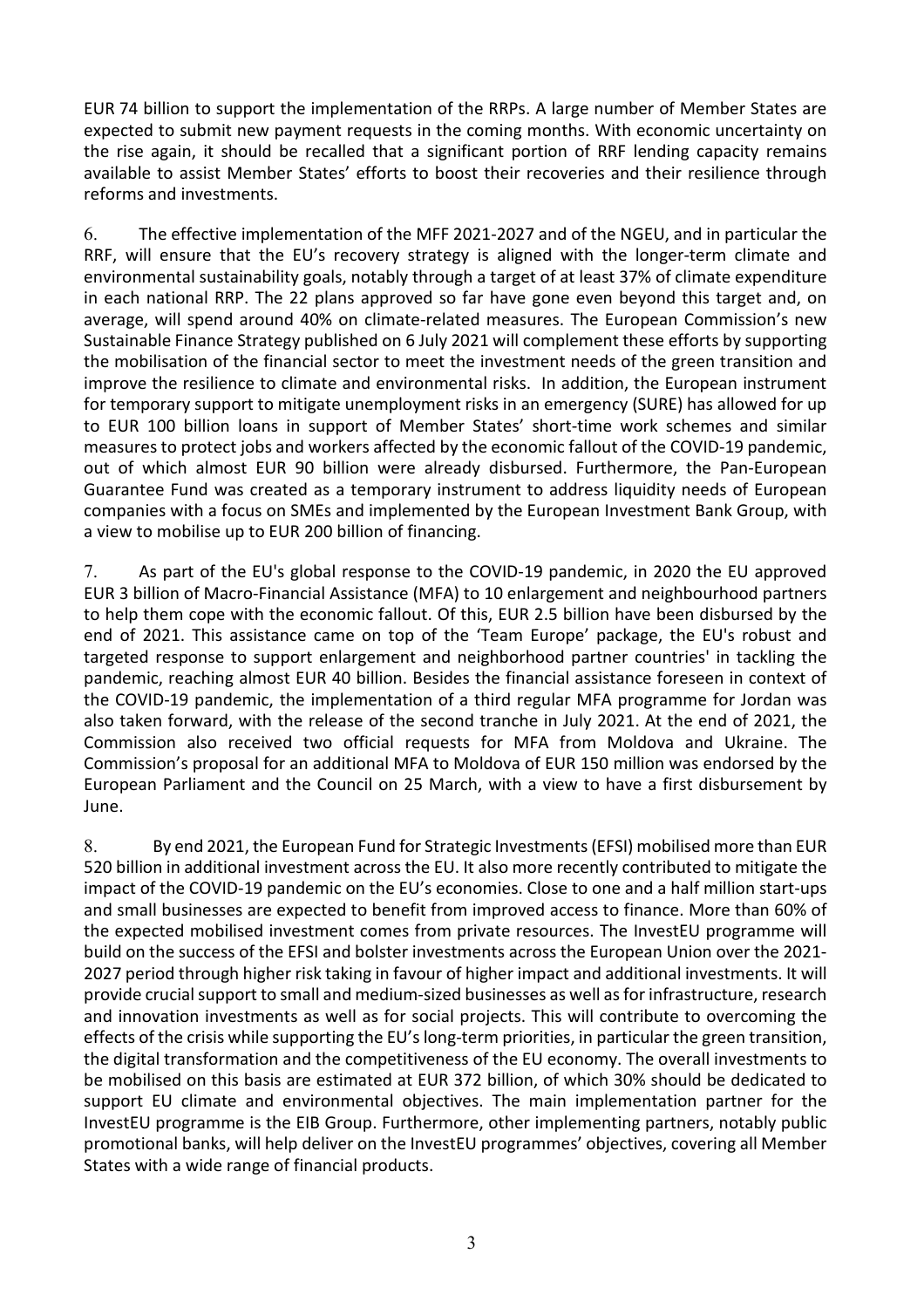## **IMF Policy Issues**

9. As the recovery is taking hold, the IMF support for countries has shifted from emergency financing and debt service relief towards regular lending programs with upper-credit-tranche conditionality. It will be key for the IMF to mitigate the effects of the Covid-19 crisis by addressing evolving balance of payments needs, and to provide financial assistance for countries destabilised by the economic and financial impact of the Russian aggression against Ukraine, while helping to tackle broader challenges such as climate change, digitalisation and demographics. We welcome the approval by the IMF Executive Board of a disbursement of US\$ 1.4 billion under the Rapid Financing Instrument to help Ukraine meet urgent balance of payment needs.

10. The general allocation of Special Drawing Rights of about USD 650 billion, which became effective on 23 August 2021, accompanied by increased transparency and accountability measures on the use of SDRs, has benefitted all members by addressing the long-term global need for reserves and has helped underpin the stability of the global economy. We call for additional members to consider signing voluntary SDR trading arrangements to expand burden sharing across a wider set of countries. The EU supports the voluntary channelling of Special Drawing Rights (SDR) to help vulnerable countries, including through significantly and sustainably scaling up the IMF Poverty Reduction and Growth Trust (PRGT), and through the establishment by the IMF of the Resilience and Sustainability Trust (RST). The RST will provide financing with longer repayment schedules, subject to appropriate risk mitigation, to assist vulnerable countries' reform efforts to reduce risks to prospective balance of payment stability, focusing primarily on climate change, as well as on pandemic preparedness, within the Fund's mandate. We strongly encourage the Fund to work in close cooperation with the World Bank and other MDBs in implementing the RST, particularly as regards design of conditionality, benefitting from their expertise and respecting their mandates and comparative advantages. The EU welcomes the pledges so far by G20 and non-G20 members, of which EU Member States have so far pledged USD 20 billion. On top of that, the EU welcomes the pledges to the PRGT Subsidy Accounts, of which USD 321 million have been pledged by EU Member States. More EU Member States are willing to contribute significantly to this global effort. We call for additional members to consider voluntary contributions to bolster the PRGT and to reach a critical mass of resources for operationalisation of the RST by the IMF Annual Meetings 2022.

11. The EU Member States continue to support the commitment by the IMFC to a strong, quota-based and adequately resourced IMF to preserve its role at the centre of the Global Financial Safety Net (GFSN). We are committed to revisiting the adequacy of quotas and continuing the process of IMF governance reform under the  $16<sup>th</sup>$  General Review of Quotas, to be concluded no later than December 15, 2023.

12. We welcome the IMF's ongoing work on climate change. While the challenges facing individual Members differ, and the timing and scope of disruptions may vary, concerted action everywhere, now and over the next decade will be crucial to mitigate risks related to climate change. We therefore believe that the Fund has an important role to play, and we agree with deepening the Fund's engagement on macro-critical climate change related issues across its activities. Further, we welcome the IMF's proposals for an International Carbon Price Floor among large emitters, which has the potential to curb emissions, and the proposal for Integrating Adaptation to Climate Change into Fiscal Policy, to minimize losses and maximize benefits from climate change while facilitating the green transition.

13. We welcome the completion of the Fund's 2022 Review of the Institutional View on the Liberalization and Management of Capital Flows (IV). While the main elements of the Institutional